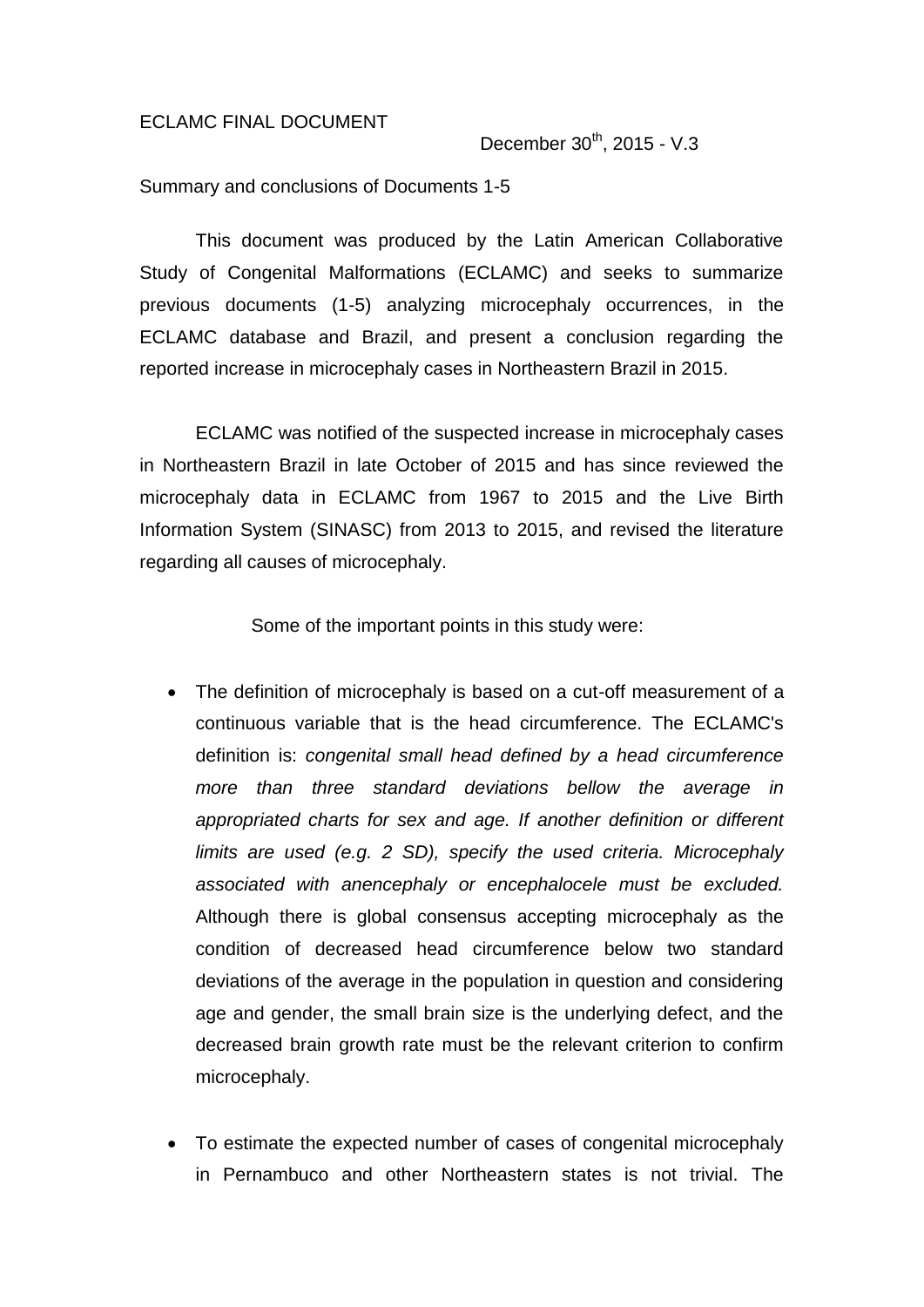SINASC database records about 1% of birth defects in live births for an expected 3%. Any active search for a specific defect will result in an increase of at least 2/3 in the number of cases usually recorded.

- Correcting by secular and seasonal trends and by the effect of hospitals with extreme prevalence rates, the ECLAMC estimate of the prevalence of congenital microcephaly at birth in Brazil is 1.98/10,000, IC 95% (1.48 to 2.27).
- There is no secular increase trend in hospitals with typical microcephaly prevalence. However, there is a seasonal variation in these hospitals, with a peak between July and September, and therefore, increased microcephaly rates are expected in this period.
- This ECLAMC estimated rate in Brazil (1.98/10,000) may be an underestimation for the Northeastern region where the prevalence of microcephaly was always higher than that of hospitals in the rest of Brazil.
- This estimated ECLAMC congenital microcephaly rate does not differ significantly from that observed by EUROCAT in Europe as 2.85 (2.69 - 3.02).
- The number of cases of congenital microcephaly observed in the northeastern states in the second half of 2015, even considering only those recorded at SINASC, exceeds the expected number in most states by more than three times.
- A total of 1,153 microcephaly cases had been reported in Pernambuco by 12/26/2015. The estimated number of cases in Pernambuco for 147,597 births in 2015 would be 45 based on the upper limit microcephaly prevalence reported by EUROCAT [2.85 (95% CL 2.69 - 3.02)]. The relative risk in Pernambuco is 25.6 times (1,153/45) over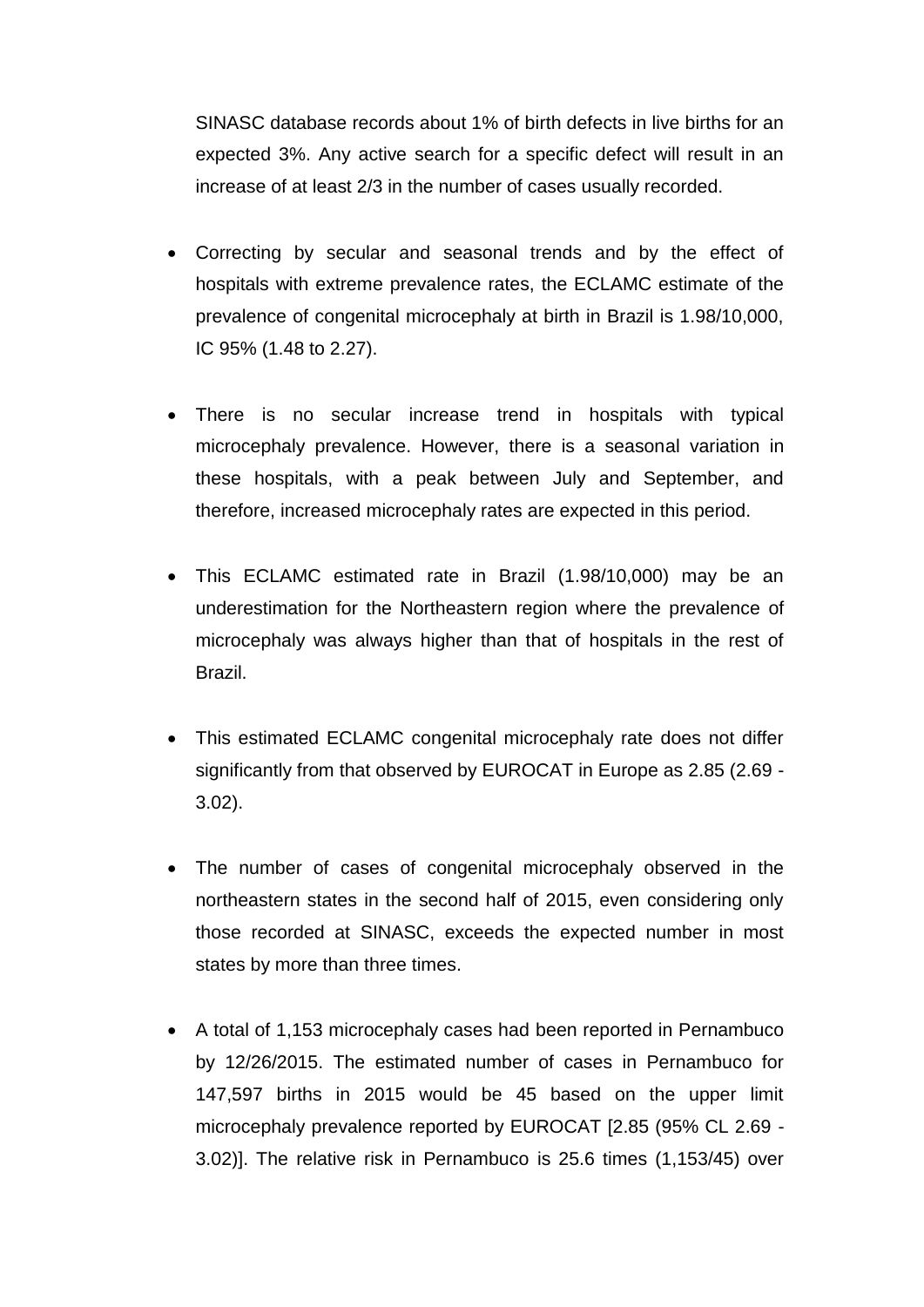the European baseline. Viral infection must have been present in 100% of all pregnant women to explain 1,108 microcephaly cases that would have been caused by the virus (1153-45 = 1108). If the exposure of these pregnant women was similar to that observed in women in Micronesia in 2007 (0.0179), only 353 cases would be related to this cause, and 755 cases would not have an explanation.

- This high rate resulting from exposure during any trimester of pregnancy has never been verified as due to any chemical, physical, or biological agent, which makes this correlation highly unlikely. The observed excessive number of cases is probably due to active search and over-diagnosis.
- The wide media coverage of the possible microcephaly epidemic caused by the Zika virus (ZIKV) should lead to increased number of microcephaly cases in all Brazilian states resulting from improved notification to SINASC derived from mandatory reporting of cases of microcephaly to the Epidemiological Surveillance Service.
- The current data, affected by the change of criterion determining the measurement of head circumference to suspect microcephaly do not allow to assess whether:
- 1. a real increase in microcephaly prevalence at birth occurred in Northeastern Brazil
- 2. what was the magnitude of this increase

3. was this increase due to exposure to the ZIKV or increased exposure to one or more environmental causes of microcephaly (STORCH, alcohol, prematurity, diabetes, etc.).

• ECLAMC estimates chromosomal and single-gene causes of congenital microcephaly in 38%. Because of the short diagnostic period in ECLAMC, the actual proportion should be above 50% meaning that there is a genetic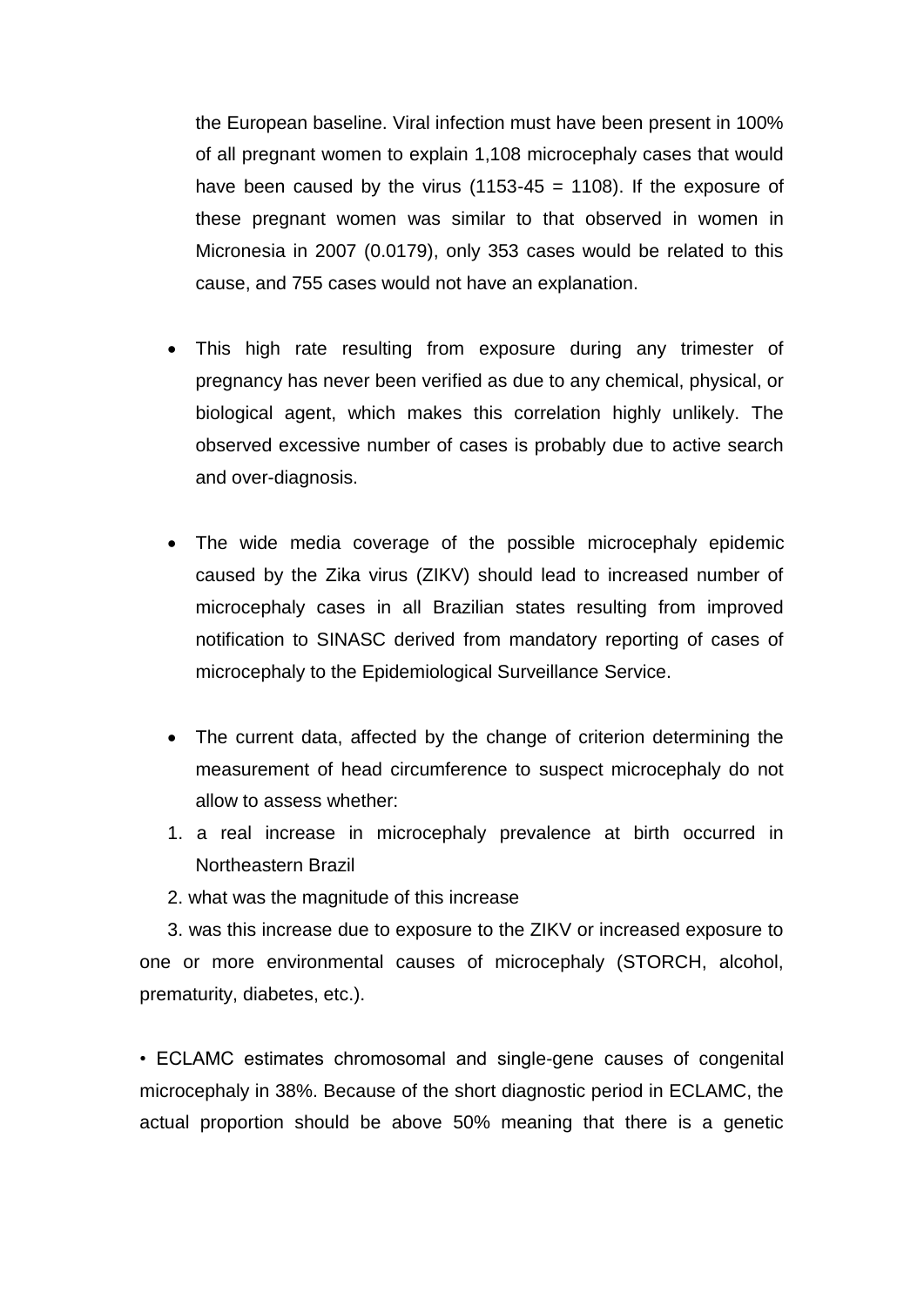diagnosis that can be confirmed through laboratory examination in half of the microcephaly cases.

The Health Surveillance Secretary of the Ministry of Health in Brazil updated the Protocol for surveillance and response to the occurrence of microcephaly related to ZIKV infection on December 9, 2015. This document states that on November 28, 2015, the Ministry of Health has recognized the relationship between infection by this virus and occurrence of microcephaly cases and correlated deaths.

In addition, this document stated that this recognition is unprecedented in the national and international literature based on the presentation of eleven evidence facts supporting the recognition of the relationship between the infection by the ZIKV and occurrence of microcephaly and deaths.

The main basis of this evidence is an increase in cases of microcephaly in Northeastern Brazil. Because to prove this increase of cases of microcephaly is difficult for several reasons, we will analyze each evidence presented:

1. Findings show that the distribution patterns of suspected cases of post-infectious microcephaly present characteristics of dispersion and do not indicate spatial concentration;

- The mothers of microcephaly cases could have had a prenatal infection caused by other viruses. Spatial concentration would also not be expected in other causes of microcephaly such as "STORCH".

2. Findings show that the first months of pregnancy of women with children with microcephaly match the strongest period of the ZIKV circulation in the Northeast;

- This evidence implies that there is an increase in cases. If only expected microcephaly cases were recorded and identified after a search driven by an initial Rumor, the coincidence of the first months of pregnancy with the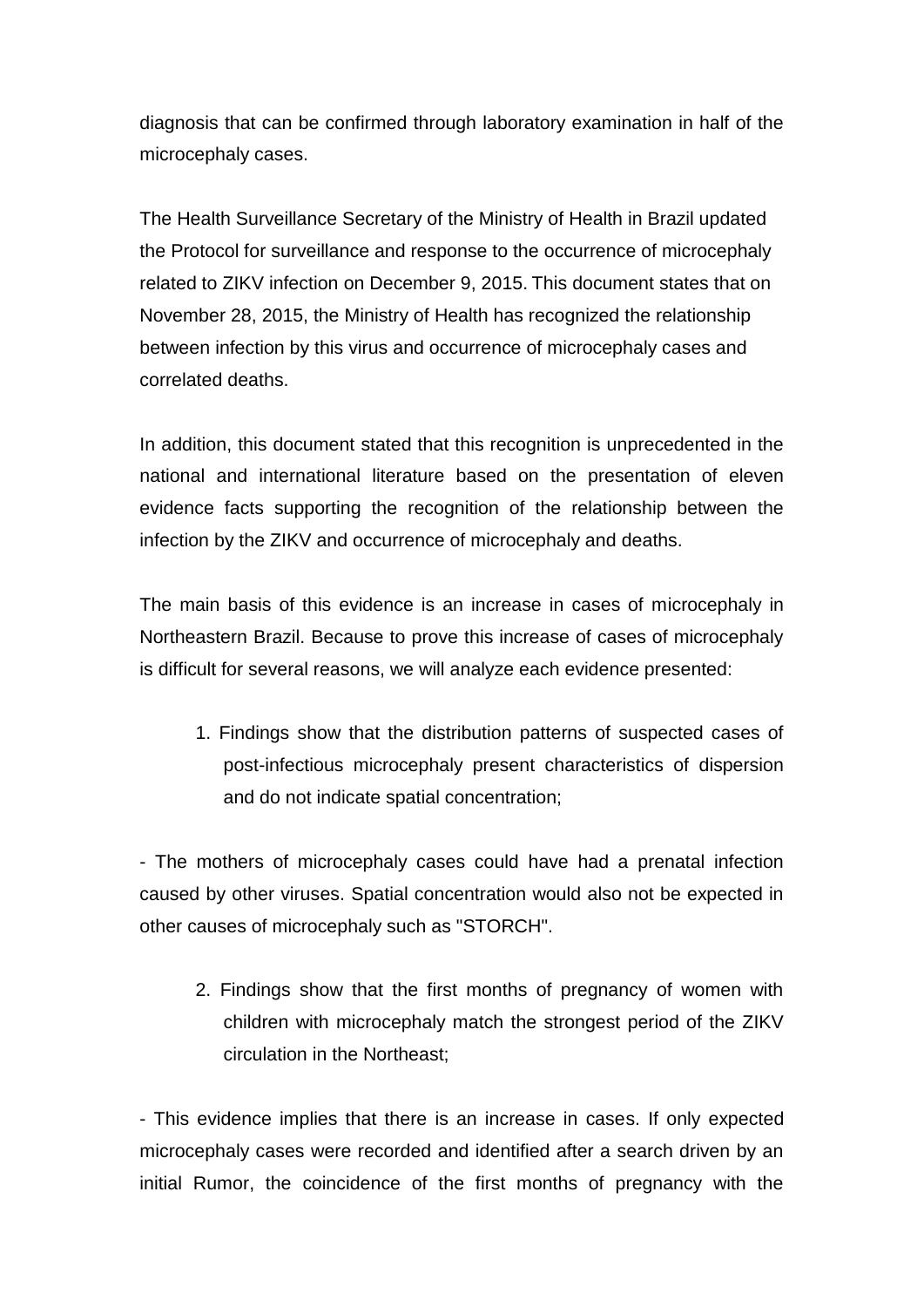strongest period of virus circulation would be a consequence of the process that led to that search. This feedback mechanism of initial suspicion has always existed in other suspected birth defects epidemics in Brazil that were discarded later.

3. Findings show that after an epidemiological investigation of medical records and interviews with more than 60 pregnant women who reported rash illness during pregnancy, and whose children were born with microcephaly, there was no genetic disease history in the family and/or imaging exams suggestive of an infectious process;

- This finding also requires further explanation because the lack of specification of time, location, type of records, type of interview, and sequence of events hinders the possibility of sorting spontaneous information from induced information. What is the reference population for the 60 cases? How many children without microcephaly have been exposed to the ZIKV? The current explanation does not provide evidence of the speculated correlation because the current data could be an entirely normal outcome for the population.

4. Evidence of a change in the pattern of occurrence of microcephaly in SINASC (Live Birth Information System) presenting a clear excess in the number of cases in various parts of Northeastern Brazil;

- There is an underreporting of about 2/3 of the existing birth defects to SINASC. Any active search for congenital microcephaly triggered after the starting Rumor correlating the defect to prenatal infection by the ZIKV could increase the prevalence of microcephaly in SINASC in up to 2/3 of the cases usually recorded. However, the increase in 26 times over the estimated risk seen in Pernambuco far exceeds the record of all congenital microcephaly based on previously existing causes. The change in the diagnostic criterion for the determination of microcephaly cases based on head circumference smaller than 33 cm could perhaps explain the excessive over-diagnosis. The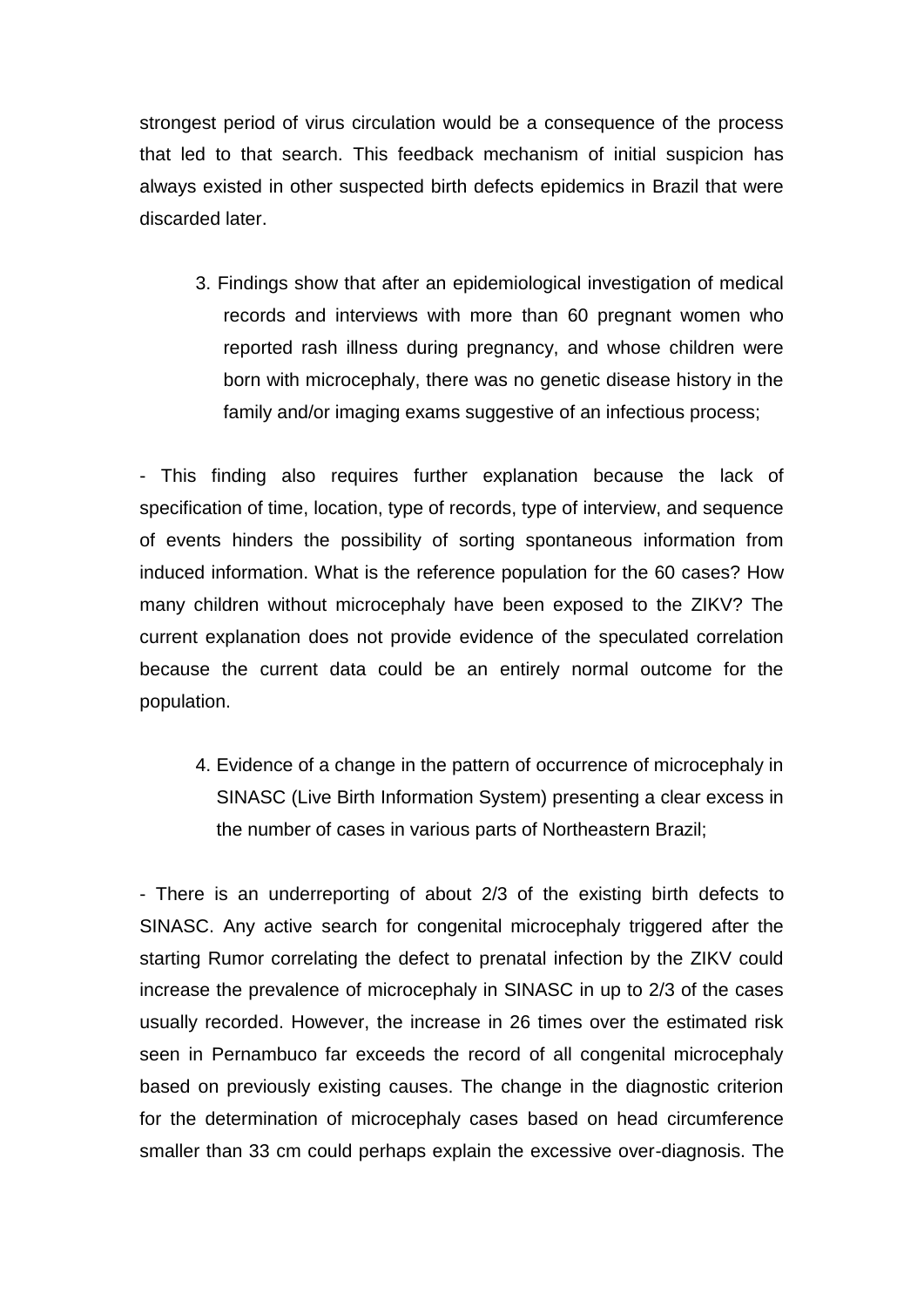confirmation of microcephaly diagnosis in survivors, exceeding the expected, could confirm an actual increase.

5. Observations of experts in various fields of medicine (infectious diseases, pediatrics, pediatric neurology, gynecology, genetics, etc.) show that there is alteration in the individual clinical pattern of these cases with compromised characteristics in the Central Nervous System, similar to those present in congenital infections by arboviruses in animals as described in the literature;

- We believe it is difficult to state that cases considered suspect of embryopathy caused by the ZIKV have a characteristic pattern; it must be demonstrated that the cases mentioned had no other known cause. Several genetic syndromes can mimic viral infections. Furthermore, the literature studies in animals with viral teratogenesis emphasize i) the lack of pathognomonic defects in each type of viral infection, and ii) that there is a great etiological heterogeneity of defects that may also have genetic causes.

6. Evidence in the literature that the ZIKV is neurotropic, demonstrated in an animal model and by the increased frequency of neurological symptoms reported in the French Polynesia and Brazil after infection by the ZIKV was confirmed in Pernambuco after the virus isolation in patients with acute neurological syndrome;

- It is likely that the ZIKV is neurotropic as other arboviruses and flaviviruses. The neurological cases that occurred in the French Polynesia are not published and difficult to understand.

7. Identification of microcephaly cases also in the French Polynesia after Brazil's notification to the World Health Organization;

- The report on cases in the French Polynesia is not a scientific publication, which would not be a major problem if it was not a report that is difficult to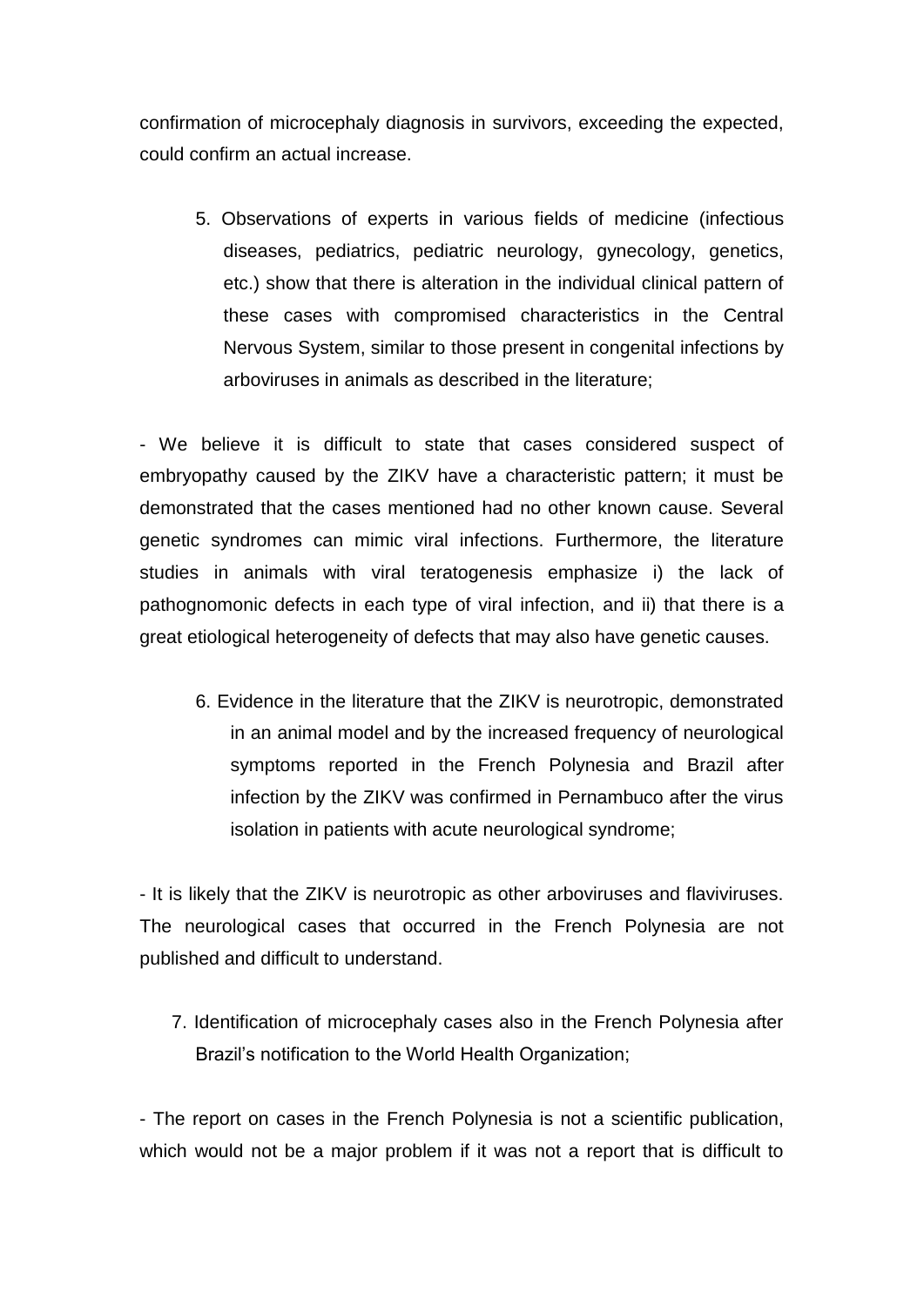understand as stated above. In addition, this report only appears after Brazil declared a state of emergency, and is, therefore, not an independent event. The cases are not described individually. Initially, there were 18 cases that subsequently became 12, of which 9 were abortions. It is not clear how many were microcephaly cases or were related to some significant CNS malformation. The description of hydrocephalus, cerebellar hypoplasia, esophageal atresia, and akinesia signs appear in three born alive cases. However, individual descriptions are not presented, and it is unlikely that all three cases showed the same defects. They report seven cases as negative for CMV but do not clarify the denominator or how many cases were positive for CMV. Were there 11 cases positive for CMV  $(18 - 7 = 11)$ ? A careful description of each case could clarify whether there was an increase in cases of microcephaly as suggested.

8. Findings show the correlation between the ZIKV infection and severe cases and deaths based on the identification of cases who died in different states and both with identification of ZIKV viral RNA and negative results for other known viruses such as dengue and chikungunya among others;

- This consideration does not seem to support the establishment of a relationship between maternal infection with ZIKV and microcephaly. Moreover, the related deaths would need to be quantified in order to have some meaning. Apparently, ZIKV viral infection is generally not severe.

9. Identification of the ZIKV in the amniotic fluid of pregnant women whose fetuses presented microcephaly, in the countryside of Paraíba;

- This evidence shows that mothers were infected with the ZIKV. The chance to observe it will depend on the virus exposure rate in the population. The existence of microcephaly in these two cases also needs to be validated. We could by chance expect two cases of both, microcephaly and maternal infection with the ZIKV if 60,000 births occurred in Paraíba in 2015 with an expected microcephaly rate of 0.000302 and a presumed rate of 11% of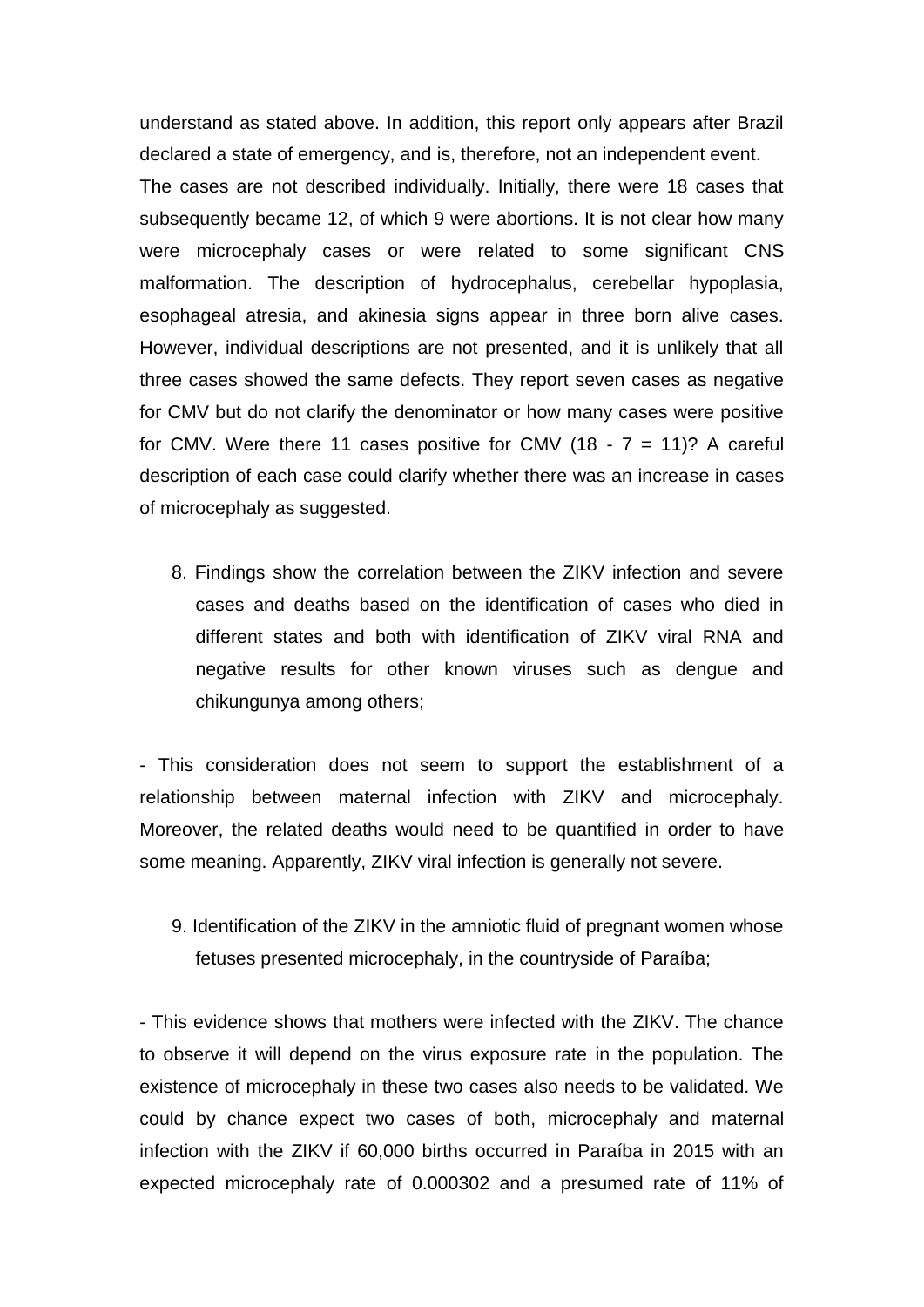pregnant women infected with the ZIKV prenatally, if these were events independent. In Micronesia, the Yap Island had presented 73% of the population above three years infected by ZIKV in 2007.

10. Identification of newborn deaths with malformations and pattern suggestive of infection in the State of Rio Grande do Norte and other States;

- The death rate at birth in congenital microcephaly is usually high because 6% of cases are stillborn, and 24% have neonatal death. Therefore, these death rates are expected.

11. Identification of a newborn in the State of Ceará diagnosed with microcephaly during pregnancy and positive for ZIKV infection, having evolved to death in the first five minutes of life.

- The presence of perinatal death is expected in 1/3 of congenital microcephaly cases. The probability of the presence of microcephaly after a pregnancy with ZIKV infection as independent events will depend on both, microcephaly prevalence and ZIKV infection rate in the population of Ceará. Using the prevalence rate of 0.000302 and the exposure rate of 11% mentioned above, we would expect between 132,255 births in Ceará in 2015 and 4 cases by chance involved with these two events, that is, four more than the observed number.

Rumors are extremely important to identify environmental or genetic causes that can trigger an increase in the frequency of a certain condition in a population. Epidemics or endemics of a particular birth defect are possible when the causes are environmental. The increase in cases of genetic origin, in general, leads to endemics of a particular defect.

The process of validating rumors varies according to the specific problem. The validation process of the Rumor for increased frequency of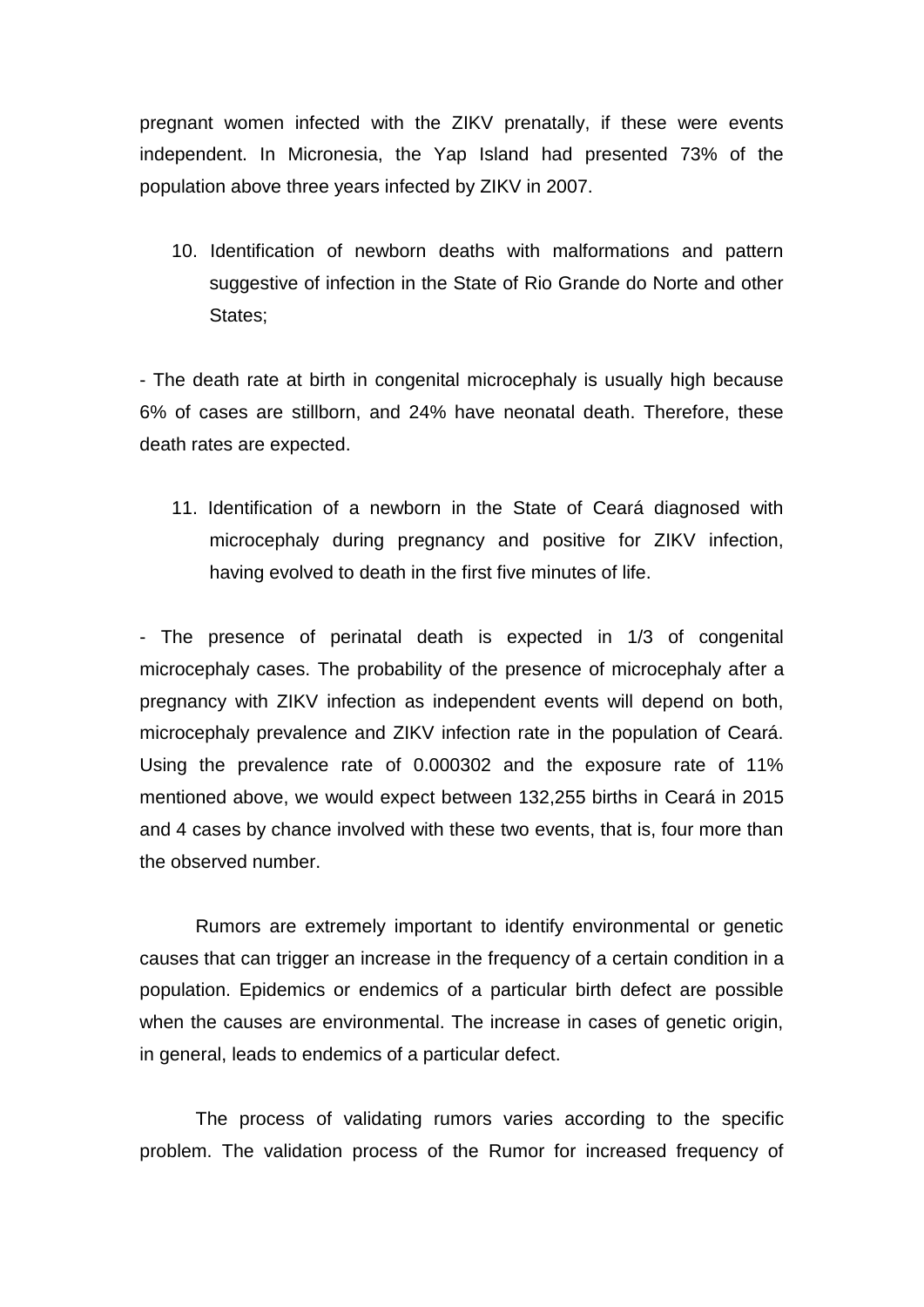congenital microcephaly by maternal infection with the ZIKV should be conducted as it has been already programmed by the Ministry of Health.

However, we observed that the studies usually indicated to select pregnant women infected by the ZIKV present some technical problems such as the lack of adequate serological test due to the similarity between the Dengue virus and ZIKV. RT-PCR reactions to identify the ZIKV viral genome are also inefficient due to the reduced time of virus circulation in the body, which makes the material collection time crucial for obtaining the correct diagnosis.

Thus, the establishment of epidemiological studies to analyze the effect of prenatal infection with the ZIKV would only be prospectively feasible because of the retrospective difficulty of determining the exposure of a case with certainty.

The ability to analyze microcephaly cases of survivors beyond the perinatal period to identify known causes of microcephaly would lead to partial results. The serological determinations already made in the mother and child would probably indicate STORCH embryopathies. Permanent maternal diabetes would also be of simple detection. Cases with common chromosomal abnormalities and severe non-chromosomal holoprosencephaly would have already died, and their causes can only be suspected through clinical examination data. The same will occur with the most lethal monogenic syndromes.

## Summary and suggestions

In summary, when we ask ourselves if there is a microcephaly epidemic in Brazil, or if there is a causal relationship between maternal infection with the ZIKV and children born with microcephaly, we face problems in all epidemiological steps to clarify the Rumor.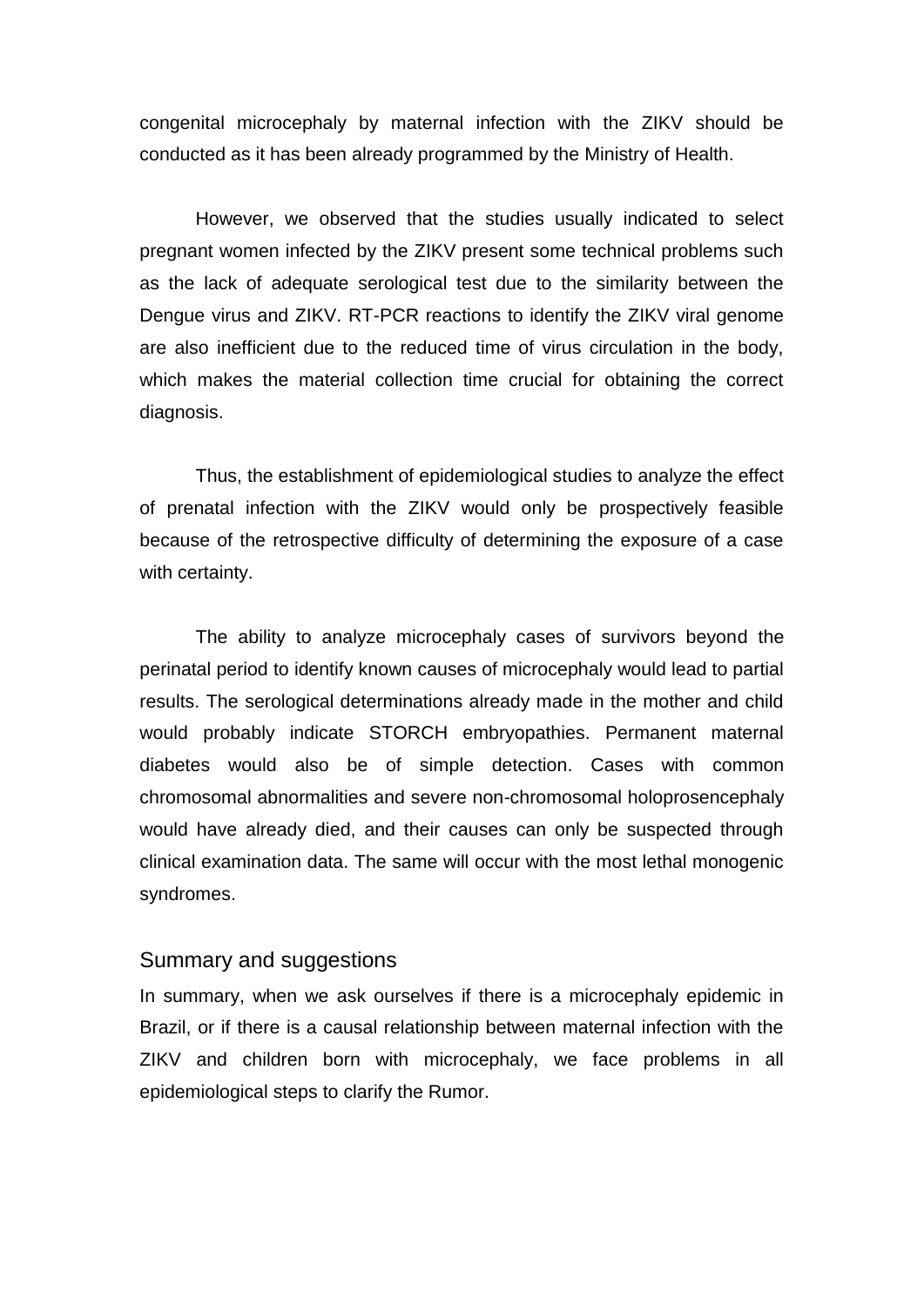- **the definition of outcome (microcephaly):** microcephaly, as a result of failure or decreased brain growth is not a defect of simple identification through the measurement of head circumference; the threshold suggested between defect and normality at around 33 cm or 32 cm head circumference in a continuous distribution curve includes necessarily a large number of normal individuals.

- **the definition of exposure (ZIKV infection):** the problems in identifying the ZIKV through serology are significant because this virus is very similar to the Dengue virus, which co-circulates in the Brazilian population. Moreover, the ZIKV RNA identification by RT-PCR is hindered by the short period in which the virus is present in the blood or other tissues.

Thus, without a well-defined outcome and uncertain exposure, the questions mentioned above cannot be answered.

### Suggestions:

There is no possibility to detect maternal infection with the ZKV at the delivery of a child with microcephaly and even, in most cases, when the detection of microcephaly is prenatal. Therefore, we indicate that a case-cohort study with pregnant women who present rash and/or other signs of infection could identify cases, with and without microcephaly at birth, which could then be compared to the frequency of ZKV infections that had been confirmed at the onset of viral infection.

# **CASE-COHORT STUDY IN RIO DE JANEIRO OR IN ANOTHER STATE WHERE ZKV CIRCULATION IS INCREASING**

- Conduct a case-cohort study to evaluate whether there is a causal relationship between prenatal exposure to the ZKV and microcephaly beginning on November 1, 2015, including pregnant women being studied for exposure to ZKV and those who present signs of viral infection. Cases of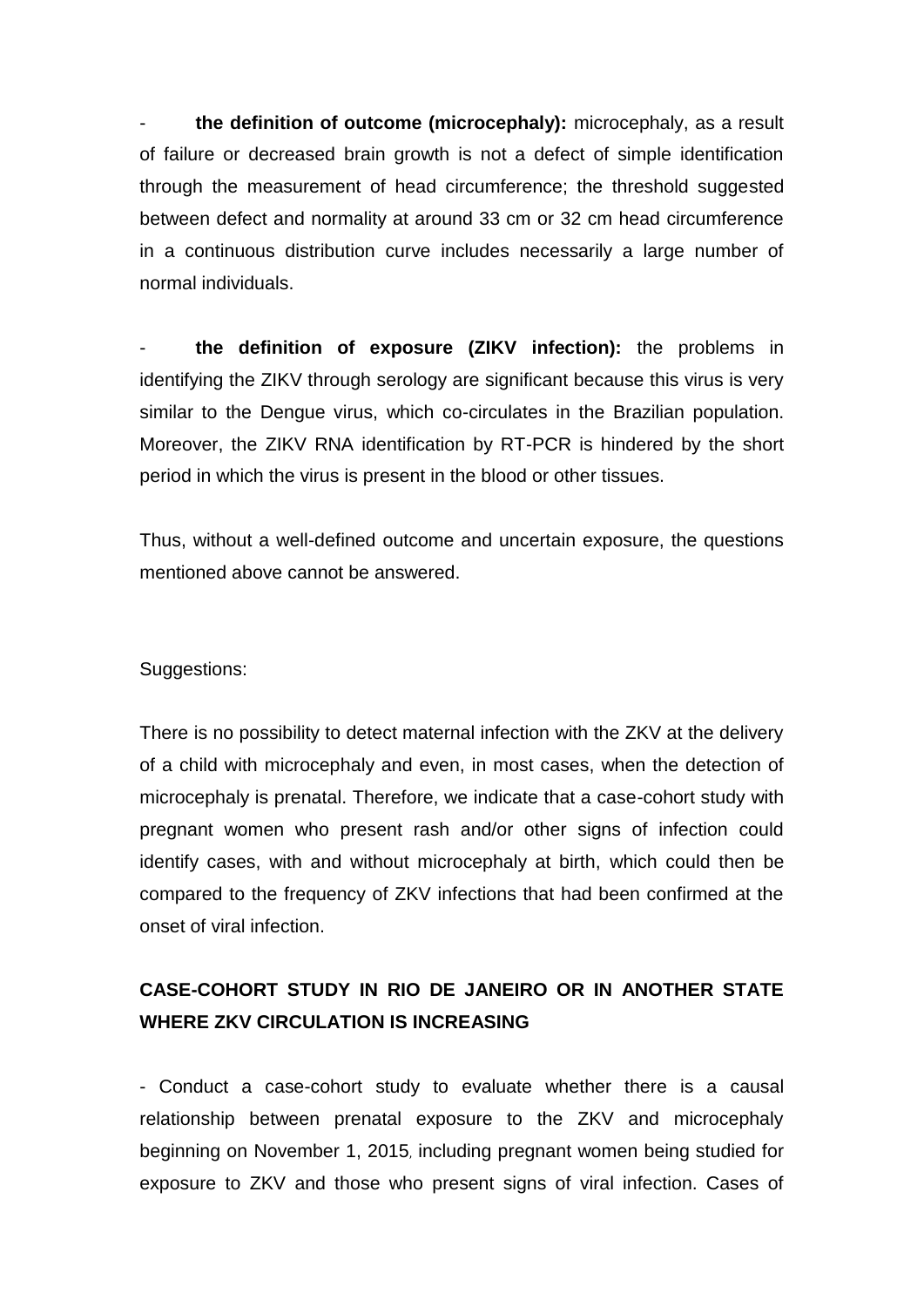microcephaly will be identified by the evaluation of prenatal ultrasound exams and/or at delivery. The controls will be selected randomly from the cohort studied for the exposure factor.

- Define Confirmed Exposure when the ZKV RT-PCR test is positive in the blood and/or urine of pregnant women.

- Define Unconfirmed Exposure when the ZKV RT-PCR is negative in the blood and/or urine of pregnant women.

- Follow-up all pregnant women with ZKV viral infection until delivery, with confirmed and unconfirmed exposure, to determine the presence of microcephaly in the newborn, whether if it is miscarried, stillborn, or born alive.

- The presence of microcephaly must be determined by evaluating the measurement of head circumference considering age and gender, and using brain MRI and newborn follow-up in questionable cases. Aborted and stillborn cases should go to autopsy examination for the evaluation of defects in the brain and other organs and systems.

These are the basic points in a case-cohort study and should show whether there is a causal relationship between ZKV infection and microcephaly.

The sample size required for different values of ZKV exposure in order to detect a relative increasing risk of at least three times higher than the baseline for the studied population, including a test power of 80%, a significance level of 5%, and four controls per case.

| Exposure | Cases | Controls |
|----------|-------|----------|
| 0.01     | 498   | 1992     |
| 0.05     | 113   | 452      |
| 0.10     | 66    | 264      |
| 0.25     | 40    | 160      |
| 0.50     | 42    | 168      |
| 0.75     | 76    | 304      |
| 0.90     | 182   | 728      |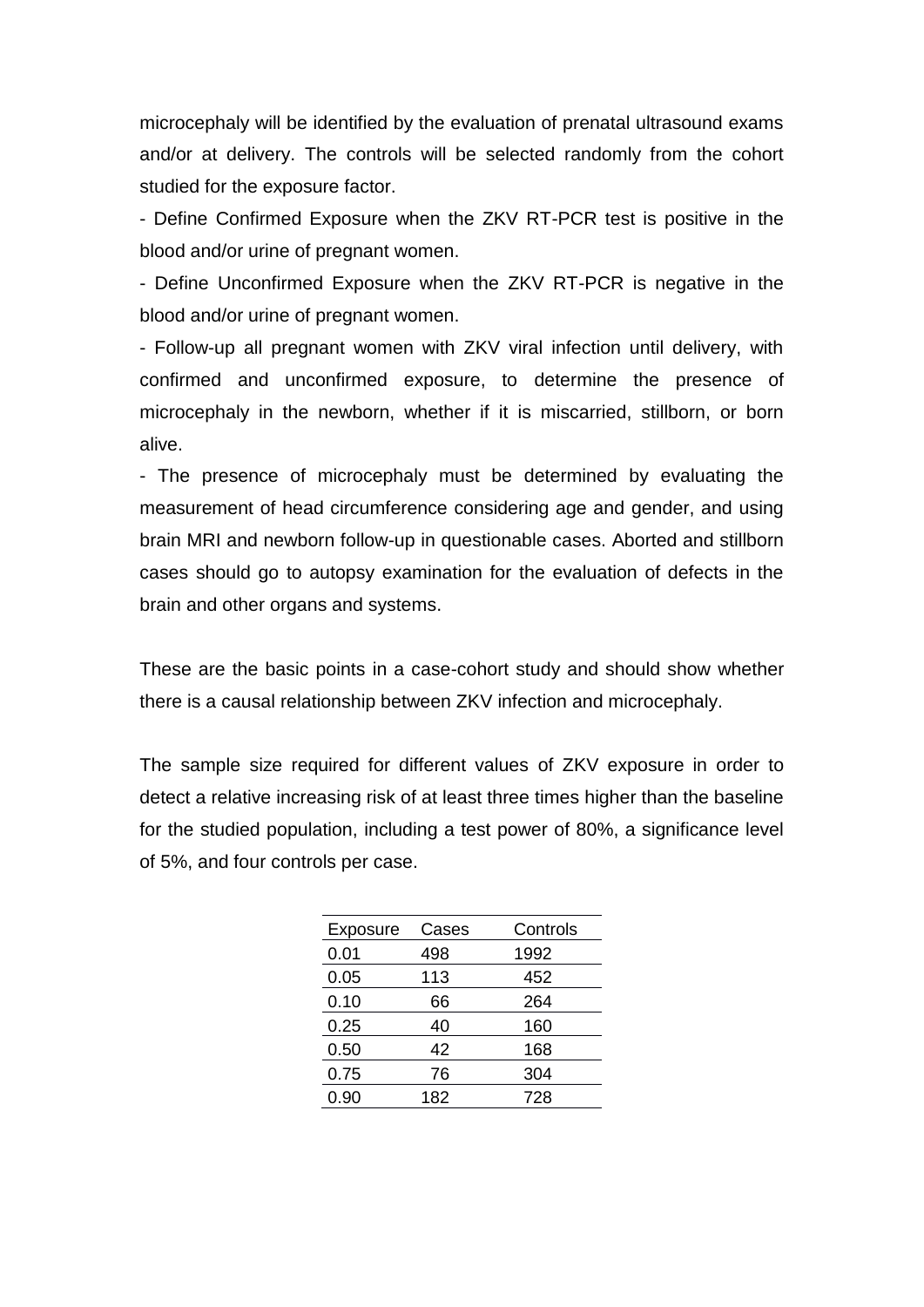The calculation of number of cases and controls for the case-cohort study to evaluate whether the presence of microcephaly is related to confirmed maternal infection with the ZKV can be performed with 42 pregnant women who gave birth to microcephalic children and 168 pregnant women who did not give birth to microcephalic children considering the ZKV infection rate of 50% and a relative risk of 3 times over the baseline risk for the studied population.

For example, 36 cases would be expected in two months in the State of Rio de Janeiro. (See ECLAMC document 3).

### **CASE STUDY OF MICROCEPHALY**

- In parallel with the case-cohort study, we suggest that the tests necessary for evidencing a microcephaly case include examinations to detect the genetic causes, which are prevalent in cases with microcephaly.

- STORCH serology should be performed in all infants born to mothers with suspected ZIKV infection, with confirmed or unconfirmed exposure.

- Blood should be collected in EDTA-containing tubes from all newborns with microcephaly, with confirmed or unconfirmed exposure to the ZIKV. DNA extracted from this blood samples will be used in diagnostic tests for chromosomal microanomalies and monogenic syndromes using methods such as array-CGH, microarrays, next generation sequencing, Trusight One Panel, or specific microarray panels for microcephaly. The DNA may also be used to study numerical chromosomal abnormalities using QF-PCR when results from cell culture karyotyping were not obtained.

- Blood should be collected in heparin-containing tubes for karyotyping purposes only from newborns with microcephaly and other birth defects, with confirmed or unconfirmed exposure to the ZIKV.